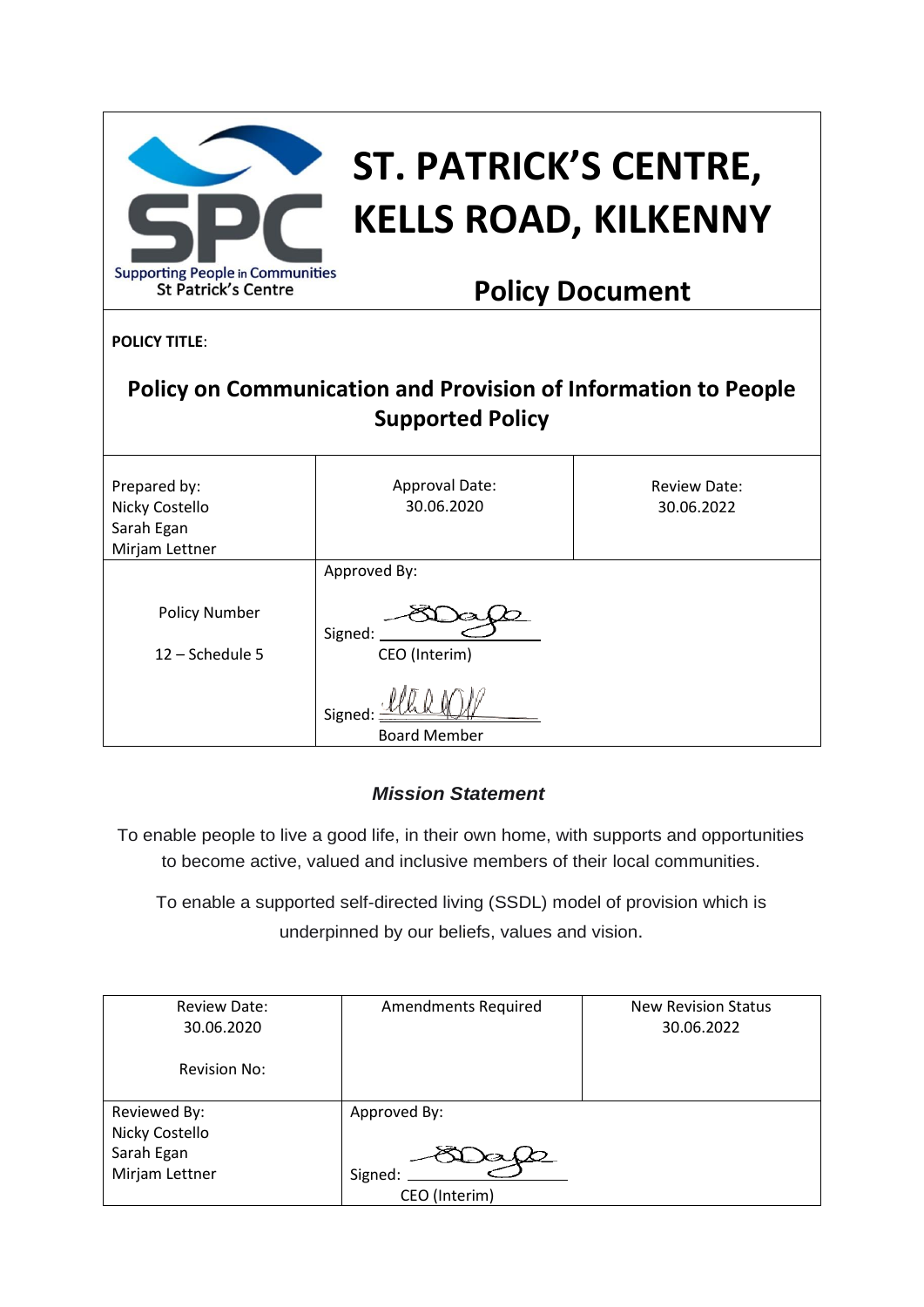| 1.  |  |
|-----|--|
| 2.  |  |
| 3.  |  |
| 4.  |  |
| 5.  |  |
| 6.  |  |
| 7.  |  |
| 8.  |  |
| 9.  |  |
| 10. |  |
| 11. |  |
| 12. |  |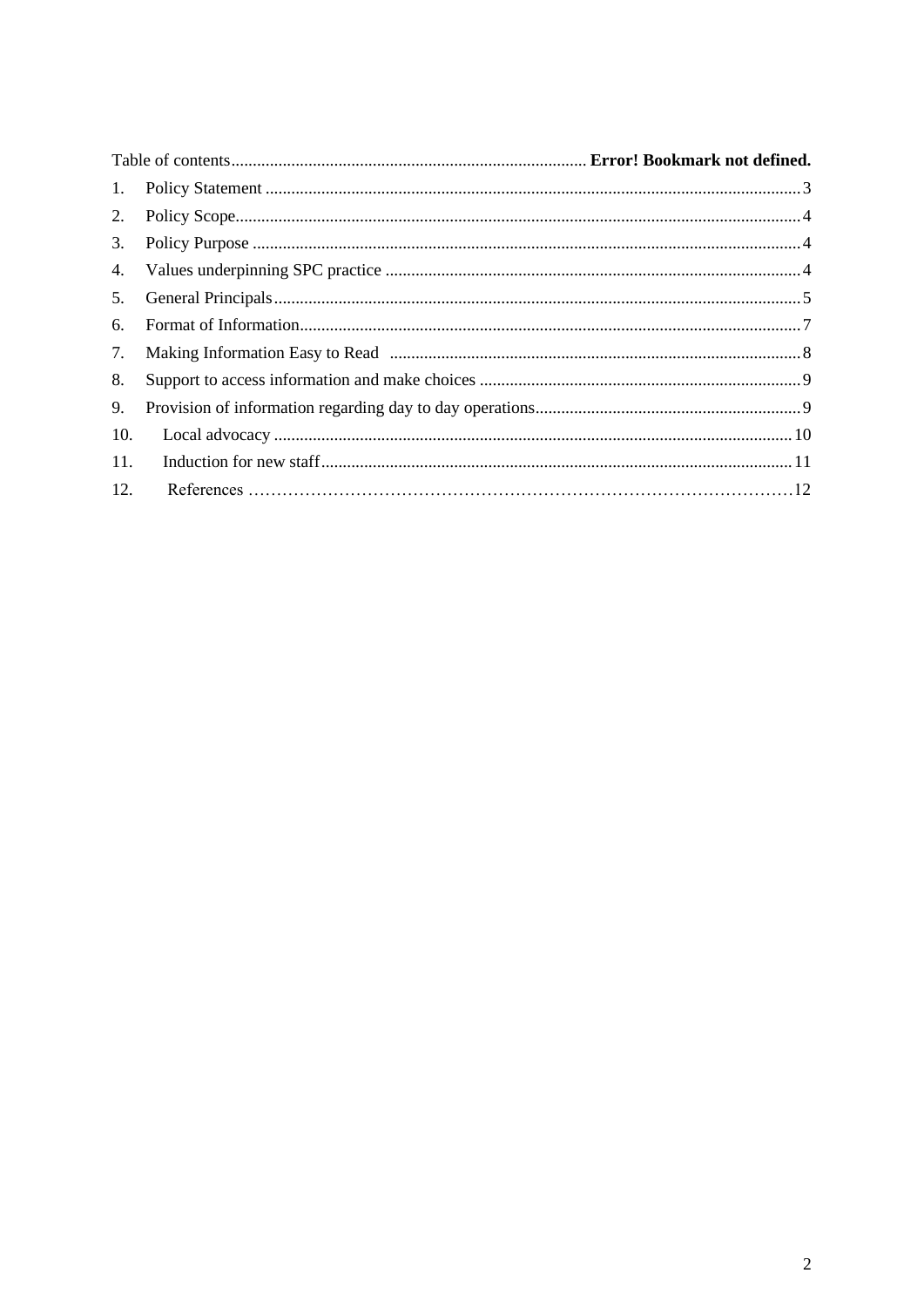## <span id="page-2-0"></span>**1. Policy Statement**

St. Patrick's Centre Kilkenny is committed to promoting autonomy for each person supported. This requires an ongoing process of communication to address individual needs. This requires truthful, open communication and an atmosphere of trust and mutual respect. Effective communication is the cornerstone of informed consent and is essential to ascertain the person's will and preferences with regard to care, support and treatment. Effective communication can also identify any supports required in the decision-making process. A shared dialogue about care, support and treatment will ensure that information is both given and understood. A person's preferences and requirements for assistance with decision-making may change over time. An awareness of the person's supported personal story is an important aspect to promoting autonomy. The guiding principle of this policy is that each individual's rights and dignity are respected.

(HIQA guidance "Supporting people's autonomy", 2016)

St. Patrick's Centre (Kilkenny) is committed to clear and effective communication across the organisation to ensure:

- Good quality service provision
- Assist people supported in making informed choices towards a full and valued life.

*Communication is a process between two or more people which involves the sharing of feelings, information and/or ideas. Successful communication is central to participation in life allowing a person to form relationships, establish identities and to take up meaningful social roles in the community. Communication enables a person to contribute socially, educationally and vocationally (IASLT, March 2019).*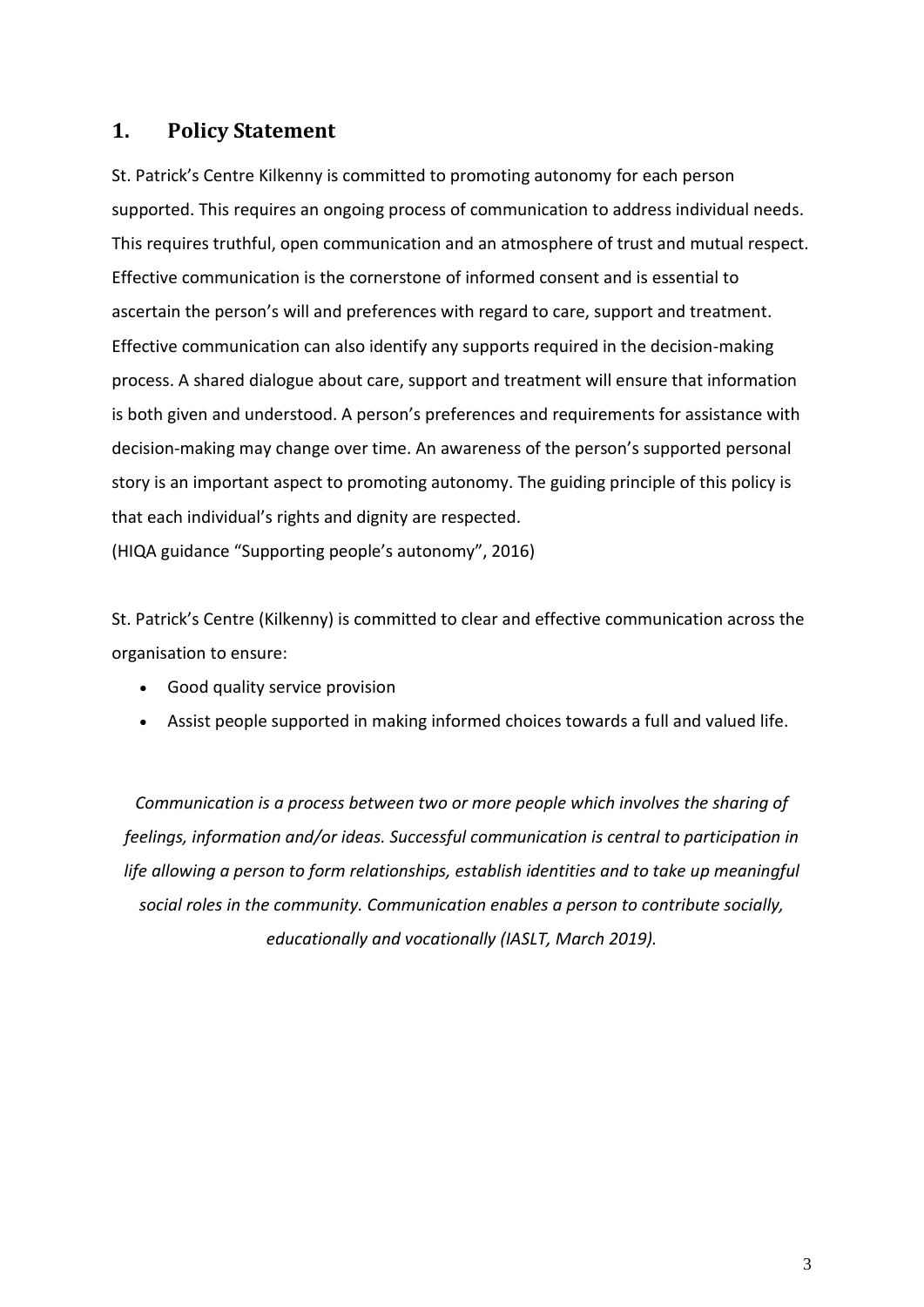## <span id="page-3-0"></span>**2. Policy Scope**

This policy applies to all staff working in St. Patricks Centre (SPC).

### <span id="page-3-1"></span>**3. Policy Purpose**

The purpose of this policy is to ensure that every person supported by SPC is communicated with and given information in a way that they can access and understand.

## <span id="page-3-2"></span>**4. Values underpinning SPC practice**

#### • Rights based approach

"Communication is a basic need and a basic right of all human beings" (Brady et al, 2016). The key role of all employees working with people living in SPC is to support and develop each person's communication skills to enable them to live a self-determined life and to exercise control over their lives. Each person is supported to access an ordinary life and participate in socially valuable roles (Wolfensberger, 2000). Communication is the crucial element that enables such participation.

#### • Total Communication approach

A Total Communication approach will be promoted by SPC for all people supported. Total Communication is an approach used to create a successful and equal communication between people with different language perception and/or production. To use a Total Communication everyone involved has to use all means of communication available to a person (e.g. non-verbal and verbal communication, signing, pictures, symbols, objects, written words, assistive technologies, etc.) in order to understand and be understood. All forms of communication are equally valued and promoted.

As part of Total Communication it is important that each person is recognised as having their own particular way of communicating and trying to be understood. This can vary for each person and is depending on the person's level of spoken language, eye contact and body language.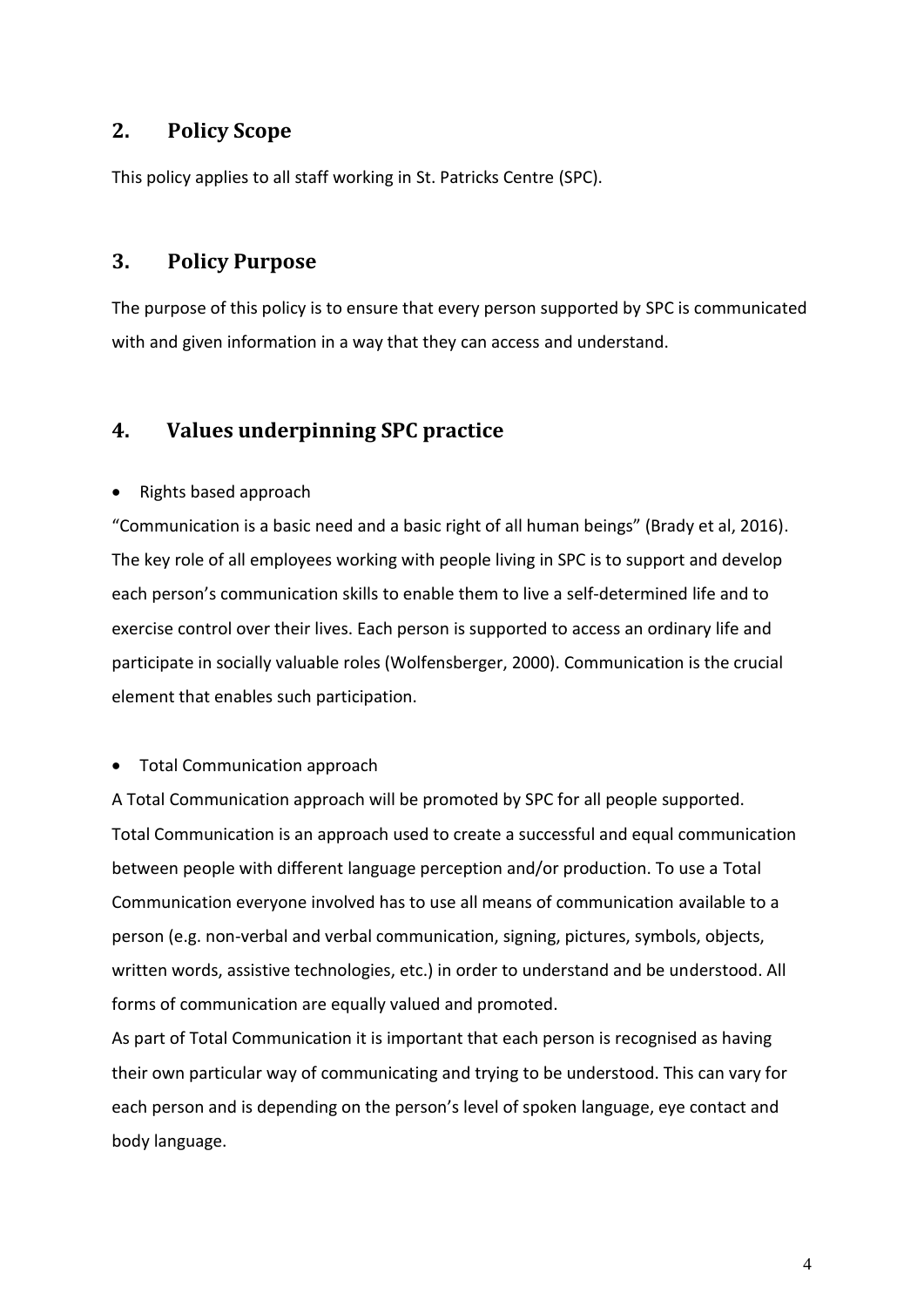#### • Person centred practice

Person centred practice is guided by how a person wants to live their life and what is required to make that possible. SPC acknowledges the importance of supporting each person to identify their dreams, wishes and goals and what is required to make those possible.

# <span id="page-4-0"></span>**5. General Principals**

4.1 Employees must recognise that each person supported have their own particular way of communicating and ensure that each person's right to communicate is promoted and facilitated.

4.2 Employees must ensure that each person is assisted and supported at all times to communicate in accordance with the individual's needs and wishes (Health Act 2007, Care and Support of Residents in Designated Centres for Persons with Disabilities, Regulations 2013, 10 (1)).

4.3. All employees will work in partnership with the person, their families and significant others to reduce the impact of communication difficulties and increase independence, choice, participation and relationships.

4.4 Supporting successful communication for persons receiving services must be in line with person centred planning approaches and help to promote real and chosen priorities for people.

4.5 The Personal Plan will clearly and concisely document any particular or individual communication supports required by the person in accordance with the Health Act 2007 (Care and Support of Residents in Designated Centres for Persons with Disabilities) Regulations 2013, 10 (2).

4.5 Employees must support individuals to exercise their right to communicate to:

- Request desired or refuse undesired objects, actions, events and people.
- Express personal preferences and feelings.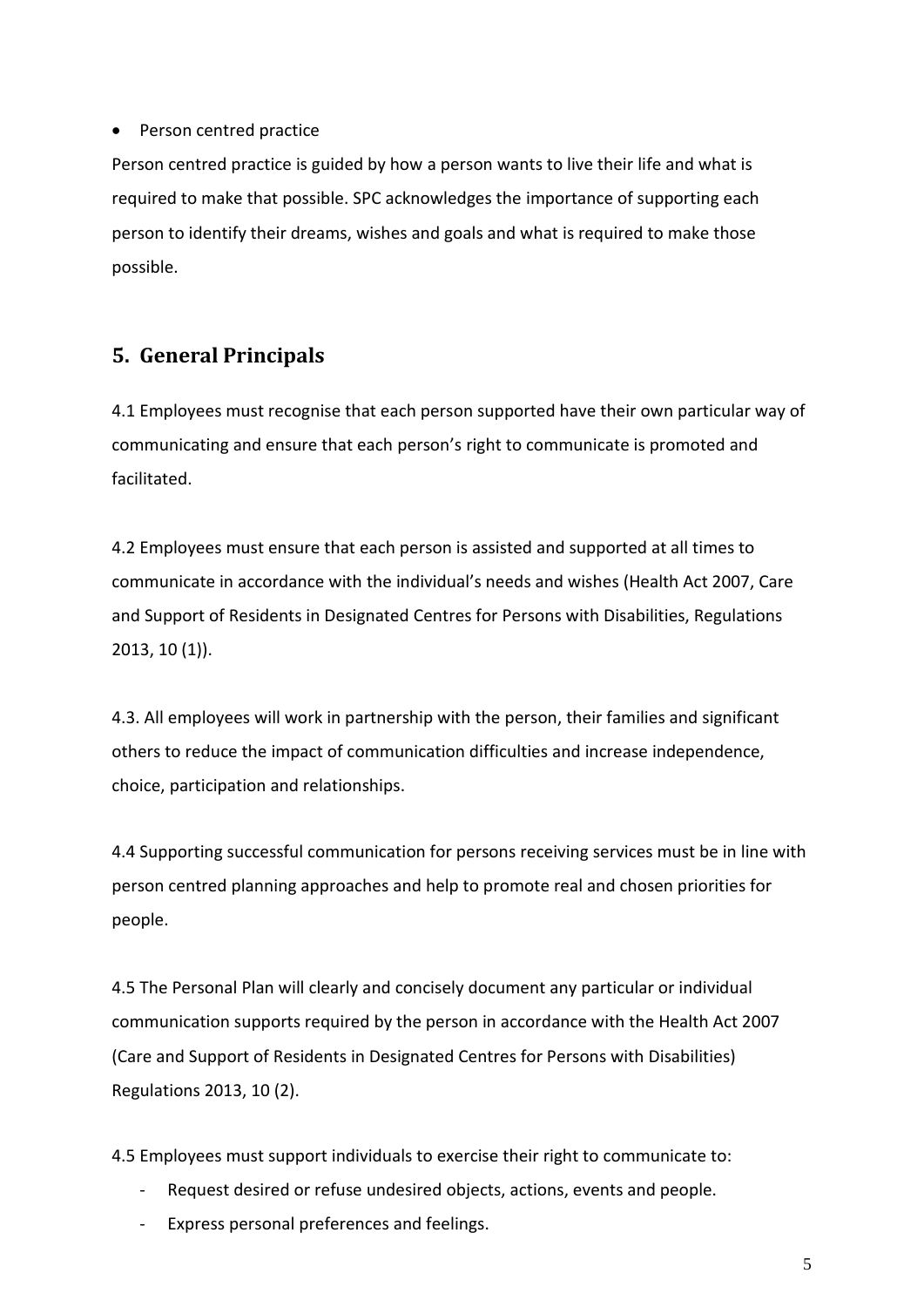- Be offered choices and alternatives
- Reject offered choices
- Access a telephone and appropriate media such as television, radio, newspapers and internet. Health Act 2007 (Care and Support of Residents in Designated Centres for Persons with Disabilities) Regulations 2013, 10 (3)(a)
- Request and receive another person's attention and interaction
- Ask for and receive information about changes in their routine and environment
- Receive intervention and supports to improve communication skills
- Have access to and are supported to use any recommended Augmentative and Alternative Communication (AAC) and other Assisted Technology (AT) services, aids, appliances and devices to promote their full capabilities. Health Act 2007 (Care and Support of Residents in Designated Centres for Persons with Disabilities) Regulations 2013, 10 (3)(b)(c)
- Have assistive technology devices that function properly at all times.
- Be in environments that promote communication as a full partner with other people including peers.
- Be spoken to with respect and courtesy, directly and not be spoken for or talked about in the third person while present
- Have clear, meaningful and culturally and linguistically appropriate communications.
- Be supported to establish and/or maintain contact with friends and families through on-line media, post, telephone and face to face.

4.6 LAMH is the recognised sign system for people who have communication difficulties. Employees supporting people using LAMH will be facilitated to attend training.

4.7 Employees must provide clear information to people supported about what is happening throughout their day by using objects, pictures, symbols or words depending on the person's individual needs/preferences.

4.8 Written communication needs to be in an 'easy to read' format.

4.9 Individuals living in a designated centre will have a copy of the Statement and Purpose available to them and their representatives in accordance with the Health Act 2007 (Care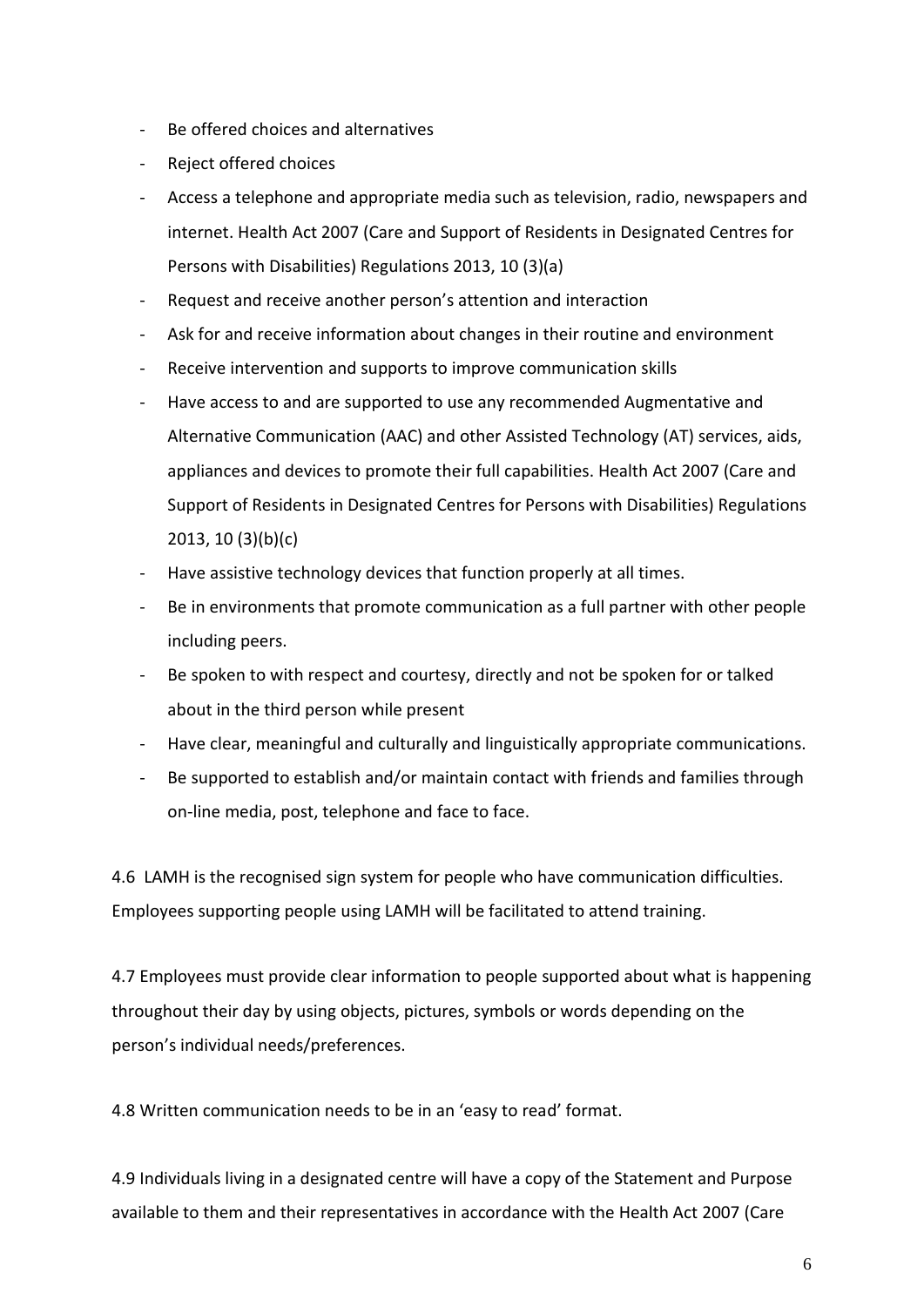and Support of Residents in Designated Centres for Persons with Disabilities) Regulations 2013, 3 (3).

4.10 Individuals living in a designated centre will receive a copy of the Residents Guide in accordance with the Health Act 2007 (Care and Support of Residents in Designated Centres for Persons with Disabilities) Regulations 2013 20(1).

4.11 Employees will ensure that each individual in accordance with their wishes, age and nature of disability has access to advocacy services and information about their rights. Health Act 2007 (Care and Support of Residents in Designated Centres for Persons with Disabilities) Regulations 2013 (2) (d).

4.12 Employees will ensure that each individual and their representative are provided with a copy of the Complaints Procedure which is in an accessible and age appropriate format and includes the appeals procedure in accordance with the Health Act 2007 (Care and Support of Residents in Designated Centres for Persons (Children and Adults) with Disabilities) Regulations 2013.

## <span id="page-6-0"></span>**6. Format of Information**

Any information given to people supported by St. Patricks Centre must be in a format they can access and understand easily. This includes:

- Written information in easy to read format
- Video format (throughout the use of IPAD)
- Audio format
- Objects of reference or other communication aids/systems
- Lamh

What specific format is used depends on the person's literacy skills, verbal understanding and ability to recognise photos/symbols. Staff working with each person should have a good understanding of the abilities and strengths of the person they support, and should make a decision on the best format for the person in consultation with the Supported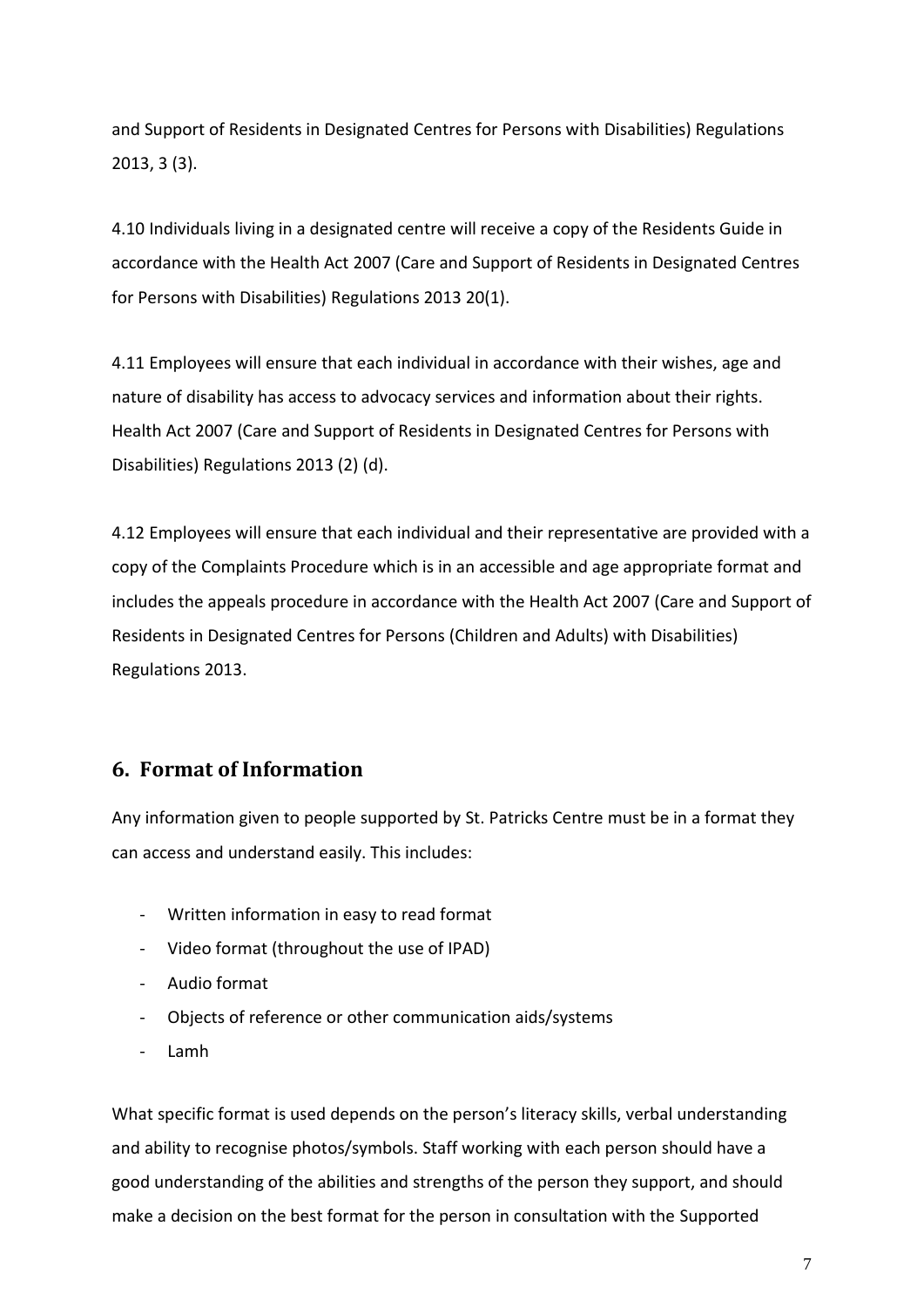Person, the Person In Charge of the residence/centre, SALT and family and friends. . Each Person Supported must have an up to date Communication Passport to guide the staff team with the individual communication support needs and preferences of the person..

# <span id="page-7-0"></span>**7. Making Information Easy to Read**

All SPC staff working directly with people supported will attend appropriate training in accessible information development. In addition, staff should use the following guidelines when making any information easy to read:

- Easy to Read documents are made up of short, simple sentences that will communicate the most important messages you need to get across.
- These are usually accompanied by pictures that will aid understanding.
- Complicated concepts can still be explained in Easy to Read documents.
- You do not have to rewrite a document line by line. Just make sure you capture the most important information.
- Keep your sentences short and start each new sentence on a new line.
- Explain difficult words if you need to.
- Put visuals on the left hand side of the written information.
- Make the font Arial size 14 minimum.
- Write numbers in numerical form i.e. 3, 5, 8 rather than the words three, five, eight.
- Avoid capital letters, apart from the beginning of sentences/abbreviations/where grammatically correct.
- Do not use bold/italics/ underlining in the main body of the text. You can use bold to show subheadings and to highlight certain words or sections.
- Use even spacing between words, keeping it consistent throughout the text.
- Avoid splitting words at the end of a line, i.e. do not use hyphens.
- Avoid running sentences over two pages.
- Do not over simplify if you are writing a document for adults e.g. Stomach/tummy.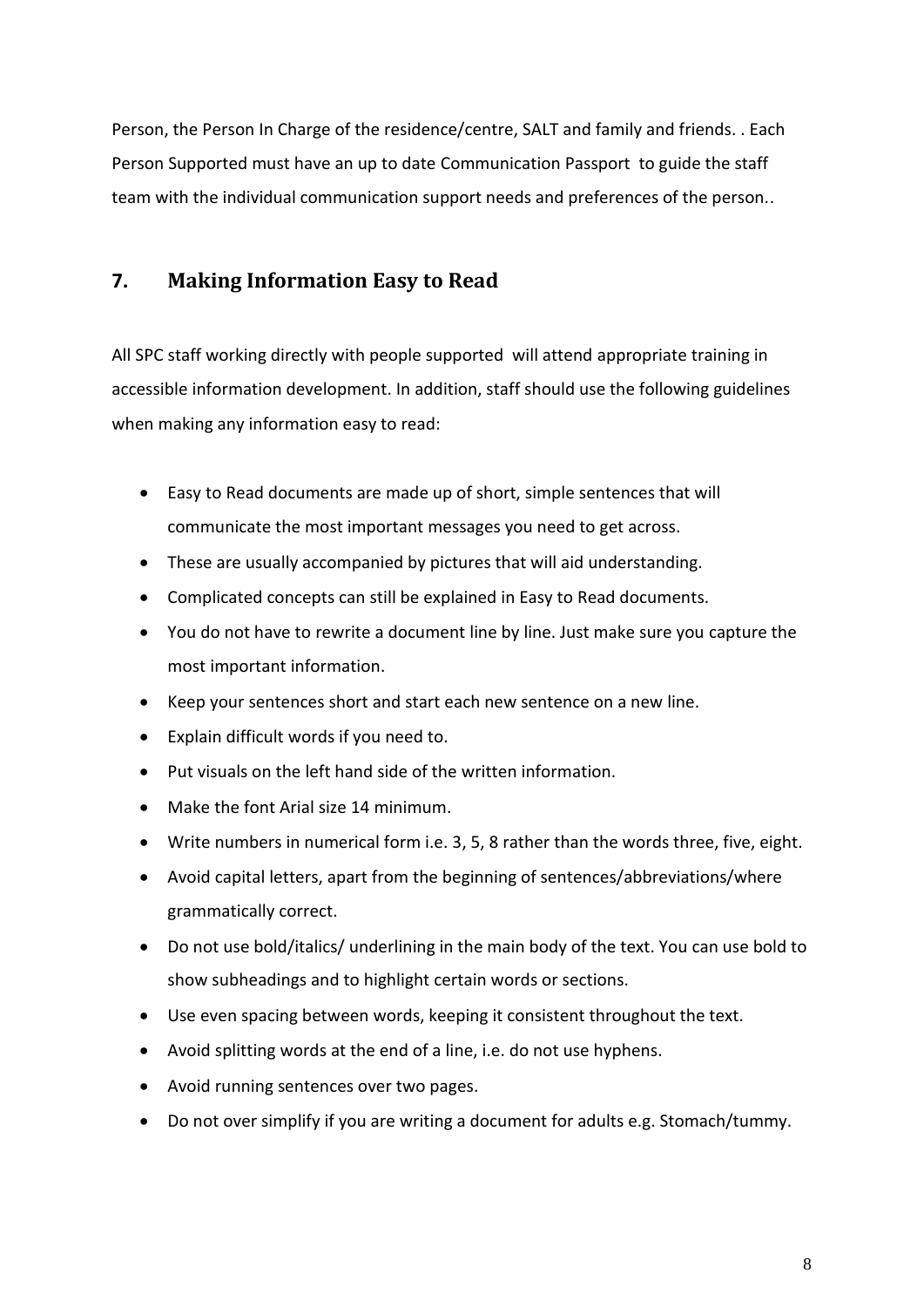Further guidelines and information can be found in:

"Make it Easy: A guide to preparing Easy to Read Information" (2011) Inclusion Europe checklist: www.inclusion-europe.co,/checklist Mencap's Make It Clear: [www.mencap.org.uk/make](http://www.mencap.org.uk/make) it clear

## <span id="page-8-0"></span>**8. Support to access information and make choices**

When providing information to any person supported by St. Patricks Centre, a member of staff will spend time with the person and give them any assistance they need to access and understand the information. Information will be provided to people as soon as possible, so that they have an adequate amount of time to understand the information and to make choices and decisions about it. If necessary, the information will be provided to the person more than once, to allow them to make properly informed choices and decisions.

Every person supported in St. Patricks Centre must be given choices throughout their day, including at mealtimes. These choices must be provided in different formats (i.e. using photos/symbols/objects of reference/verbal language) according to the individual person's abilities and strengths. Staff working with each person should make a decision on the best format for the person in consultation with the person in charge of the residence /centre. Advice should be sought from other professionals (e.g. speech & language therapy) if the person in charge and the key staff are unsure of the most appropriate format to use.

## <span id="page-8-1"></span>**9. Provision of information regarding day to day operations**

Information will be provided to people on a daily basis in their home or

elsewhere in a format that they can access and understand. This involves providing:

- staff rotas using photos.
- daily activity schedules using photos/symbols/objects of reference/text.
- schedules of any planned outings using photos/symbols/objects of reference/text.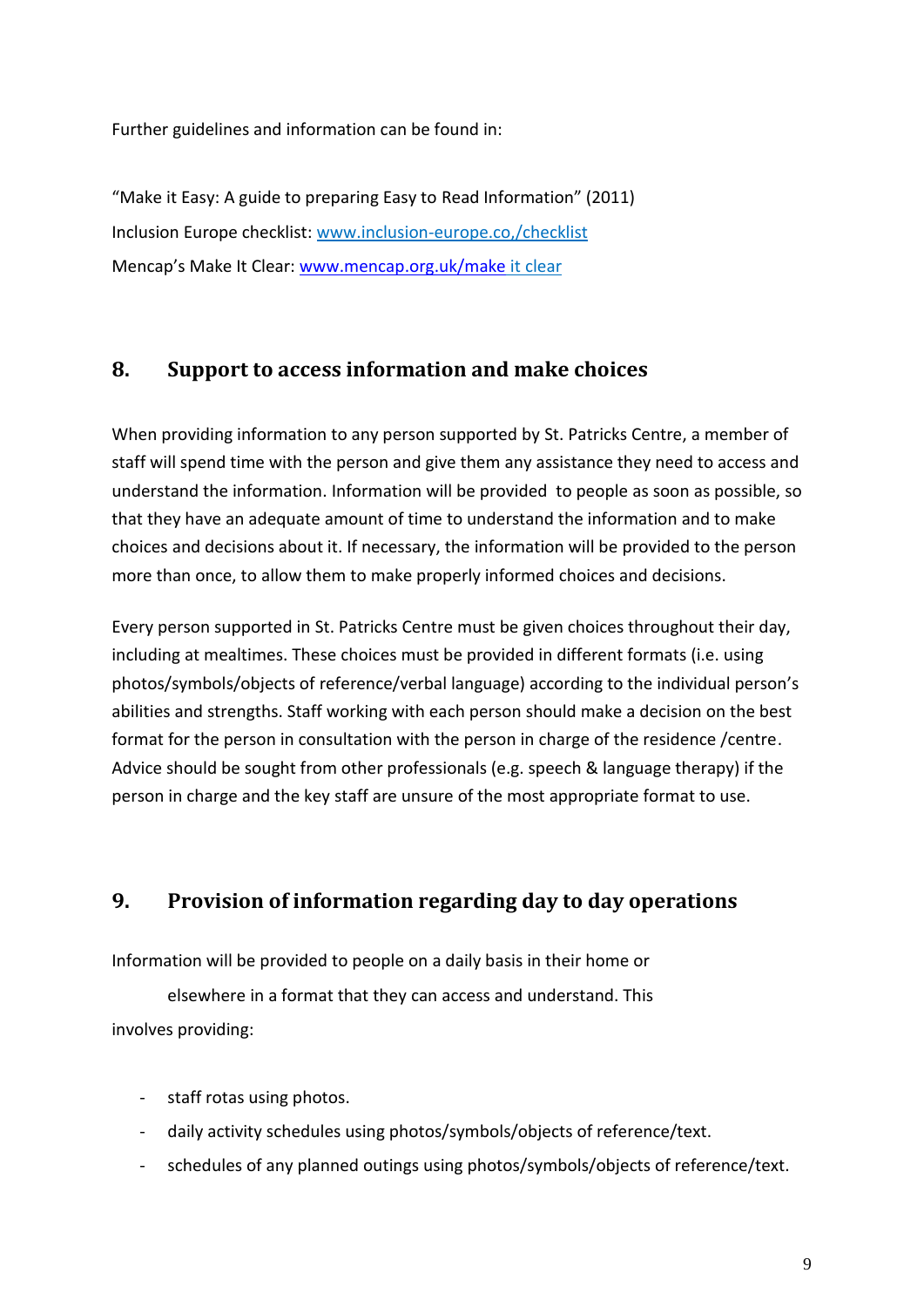- signage on rooms around the building using photos/symbols/objects of reference/text.
- accessible notices regarding the complaints policy and procedure.
- accessible notices regarding emergency procedures and assembly points.

(The above may be accessed on person's individual IPAD, where appropriate)

The person in charge of the centre should decide on the formats needed for all of the above according to the abilities and strengths of each person living in the centre/attending the centre, in consultation with each person's key staff. Advice should be sought from other professionals (e.g. speech & language therapy) if the person in charge is unsure of the most appropriate formats to use.

Any staff rotas and schedules provided in the centre MUST be kept updated according to changes in staffing and daily routines. This is to ensure that all people in the centre have accurate information provided to them each day and reduces any potential confusion for people.

#### <span id="page-9-0"></span>**10. Local advocacy**

Each centre will have its own advocacy group which meets regularly, where this is practical and in the interests of best practice. This would ideally be a self-advocacy group with staff support provided. This can be facilitated at residents meetings, at least on a monthly basis. However, if the people supported in the centre are unable to advocate for themselves, then other forms of advocacy should be considered i.e. peer advocacy, family advocacy, staff advocacy or independent advocacy. The person in charge should consult with St. Patricks Centre Advocacy Working Group for advice around this.

Residents Meetings will:

• ensure that people in the centre are provided with information in a format they can access and understand, and are given assistance and time to properly understand the information being given.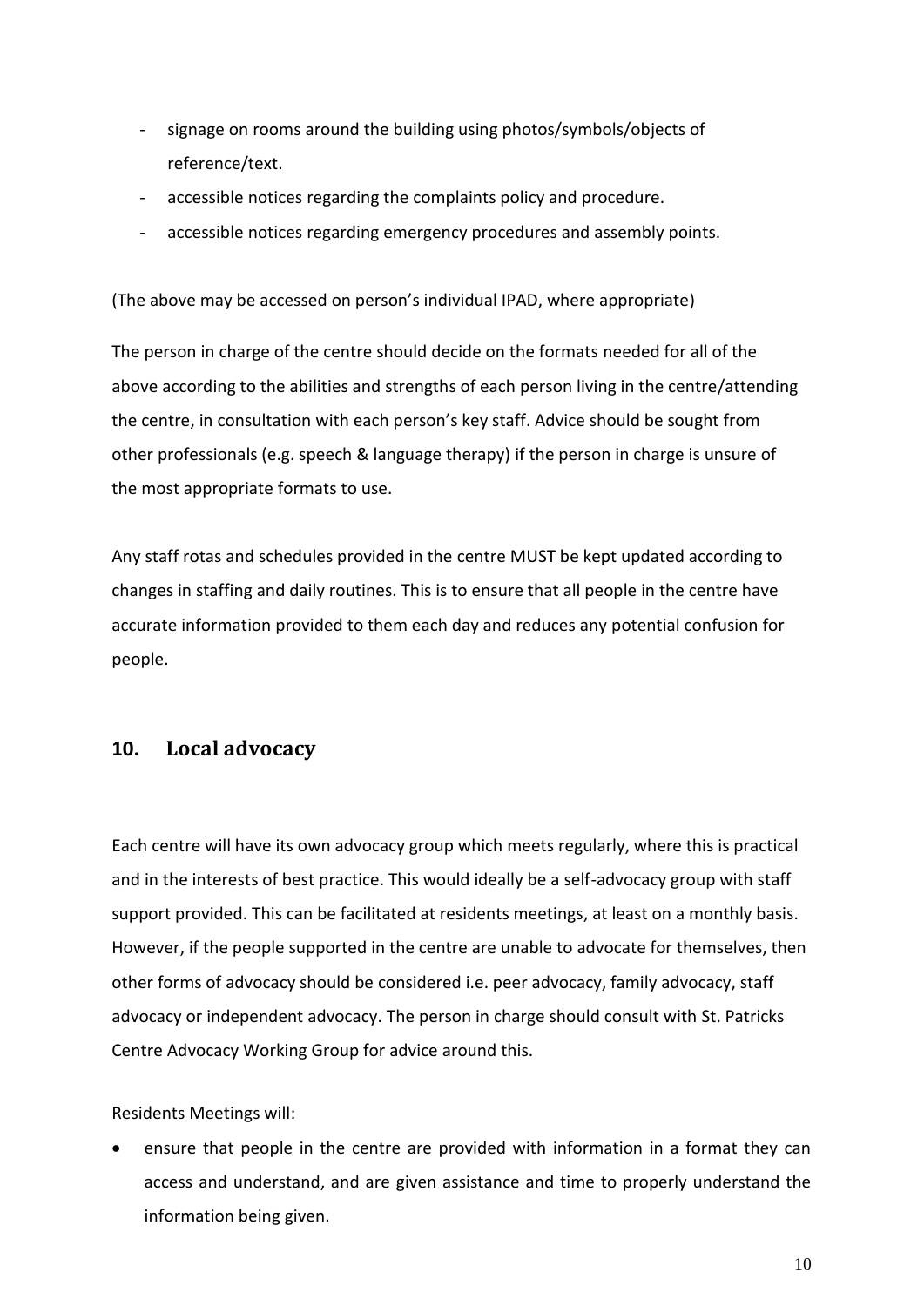- ensure that people in the centre are given opportunities to make choices and decisions throughout the day and are given the necessary assistance and time to make informed choices and decisions
- ensure that people in the centre are provided with information regarding the daily routine of activities, the daily staff rota and any planned outings or events. They should ensure that this information is provided in whatever formats are necessary for each person in the residence/centre to understand, and that any rotas/schedules are kept updated according to changes in the routine or in staffing.
- ensure that people in the centre are provided with information regarding major events, policies and any developments/ significant changes in the service. If the group feel that is necessary to ask someone from outside the centre to speak to people about a topic, they should talk to the person in charge to arrange this.
- ensure that people in the centre are informed about what type of personal information is kept about them, who has access to it and how they may see it. Please refer to St. Patricks Centre Data Protection Policy.

The person in charge of the centre should meet with the group on a regular basis to pass on information and to discuss any concerns, plans or issues.

## <span id="page-10-0"></span>**11. Induction for new staff**

As part of a new staff member's induction into a centre, the staff member will be given time to:

- introduce themselves to each person in the centre and spend time with each person to get to know them
- discuss with each person's key staff what the strengths and abilities of that person are and what format information should be provided in for them
- review each person's communication passport ( if available) to help them learn how the person communicates and accesses information